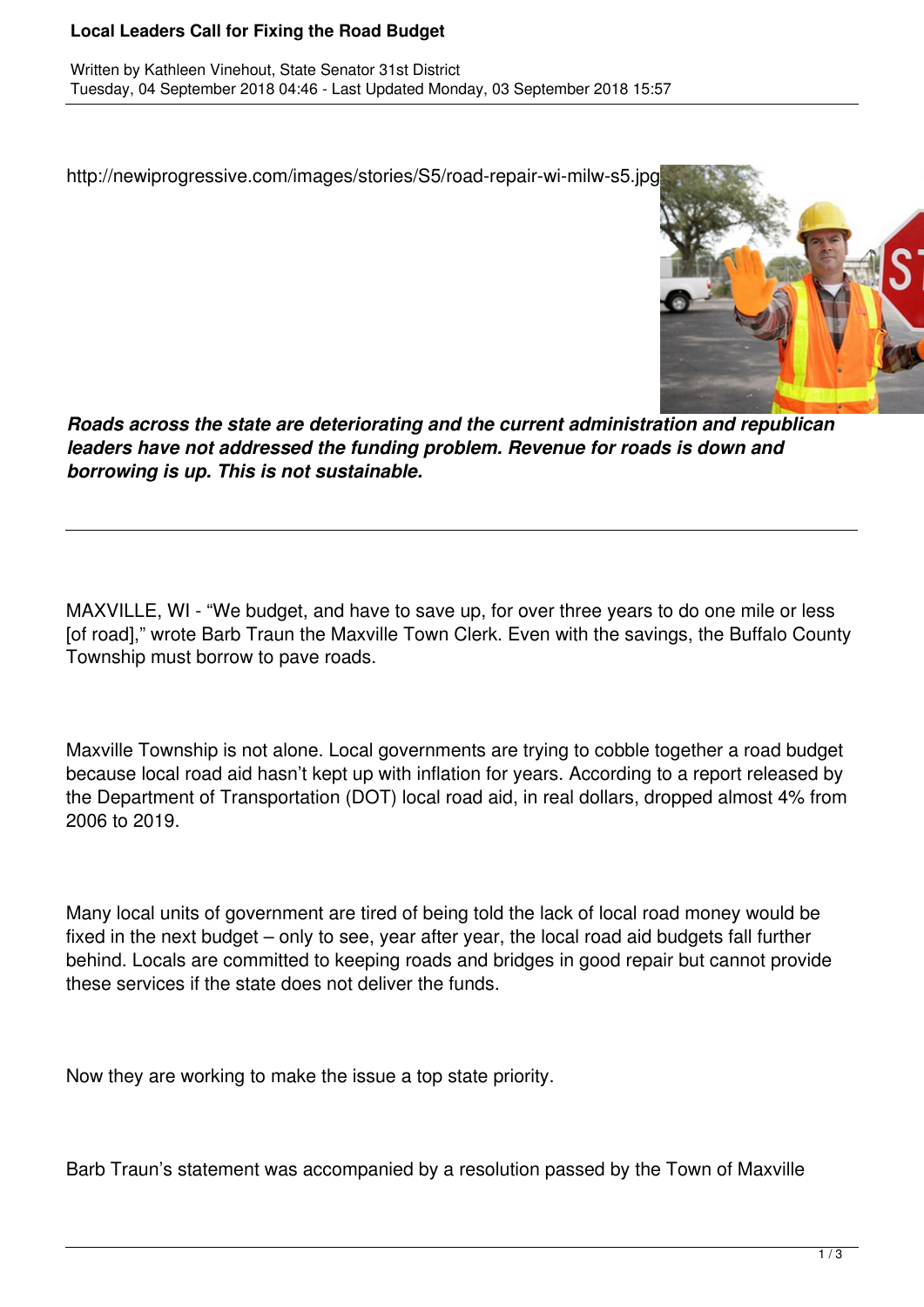## **Local Leaders Call for Fixing the Road Budget**

Written by Kathleen Vinehout, State Senator 31st District Tuesday, 04 September 2018 04:46 - Last Updated Monday, 03 September 2018 15:57

asking the governor and lawmakers to fix the unmet transportation needs. The town's advocacy is part of a trend.

In the fall of 2016, local governments passed 559 resolutions calling on state leaders to fix the road budget. According to the Transportation Development Association (TDA) over the past few months they received another "200 plus" local government resolutions.

Because of state imposed levy caps, local governments have little ability to raise property taxes to pay for roads. So, they are often stuck with the declining state support.

One avenue locals have available is to raise funds through a "wheel tax". Eau Claire County took this unpopular approach and enacted a \$30 per vehicle "wheel tax" to pay for roads. Other Wisconsin counties are considering a similar approach.

"It's a start," Supervisor Colleen Bates recently told the Eau Claire Leader. "It gets us back on track to having roads that are viable." The county faced increasing pressures as they borrowed to cover road needs. This path became increasingly unsustainable.

Likewise, continuing to borrow is unsustainable for the state.

The recent DOT report shows the state has, according to former DOT Secretary Gottlieb, "engaged in an irresponsible reliance on borrowed money." In a recent Capitol Times article, Secretary Gottlieb said, "Debt service has increase 85-percent in the last eight years, to the point where we now spend five dollars on debt service for every three dollars we spend on the maintenance of state highways. These problems will continue to worsen until the current funding crisis is resolved."

Transportation is a key public service. Wisconsin needs leaders who will balance several factors to make wise transportation decisions. This means maintaining our current investments, including our local roads and bridges. It means careful attention to efficiencies and quality construction, planning for future growth and reconciling spending with revenue.